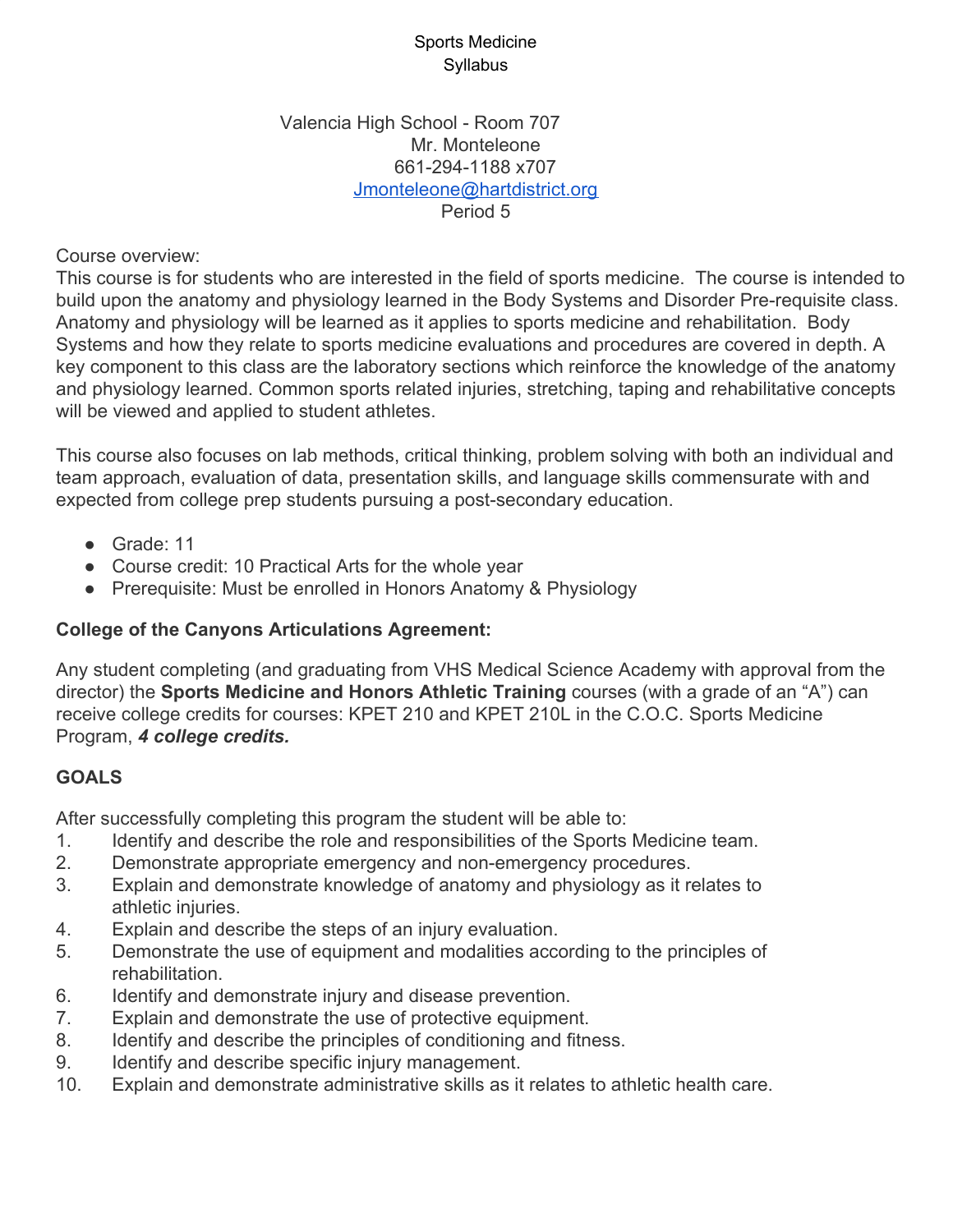### **Textbook** -

- 1. Foundations of Athletic Training 5th ed. Anderson, Parr
- 2. Concepts of AThletic Training 13th ed.
- 3. Miscellaneous handouts from instructor

Course content:

SECTION A: Introduction to Sports Medicine SECTION B: Ethical and Legal issues in Sports Medicine SECTION C: Communication and Interpersonal Skills SECTION D: Pharmacology SECTION E: Nutrition and Weight SECTION F: Physical Fitness Assessment SECTION G: Physical Conditioning SECTION H: Emergency Preparedness and Assessment SECTION I: Infection Control SECTION J: Vital Signs Assessment SECTION K: Basic Life Support SECTION L: Injuries to Tissues SECTION N: Injuries to the Head and Spine SECTION O: Injuries to the Chest and Abdomen SECTION P: Environmental Conditions SECTION Q: Medical Conditions SECTION R: Taping and Wrapping SECTION S: Therapeutic Modalities and Physical Rehabilitation

# **COURSE REQUIREMENTS**:

# **Materials Needed for Class Daily:**

Pen/Pencil, Notebook Paper (no spiral notebook paper), and 3 ring binder.

All exams will be multiple choice, true/false, fill in the blank and short answer.

-Weekly quizzes

-An in-depth writing assignment per system

-Written portfolio of each body system

-Project on two disorders

-Weekly writing assignments focused on evaluating a system and integrating current topics -Final portfolio project

-Teacher will use project-based instruction, classroom discussion, lecture, and group work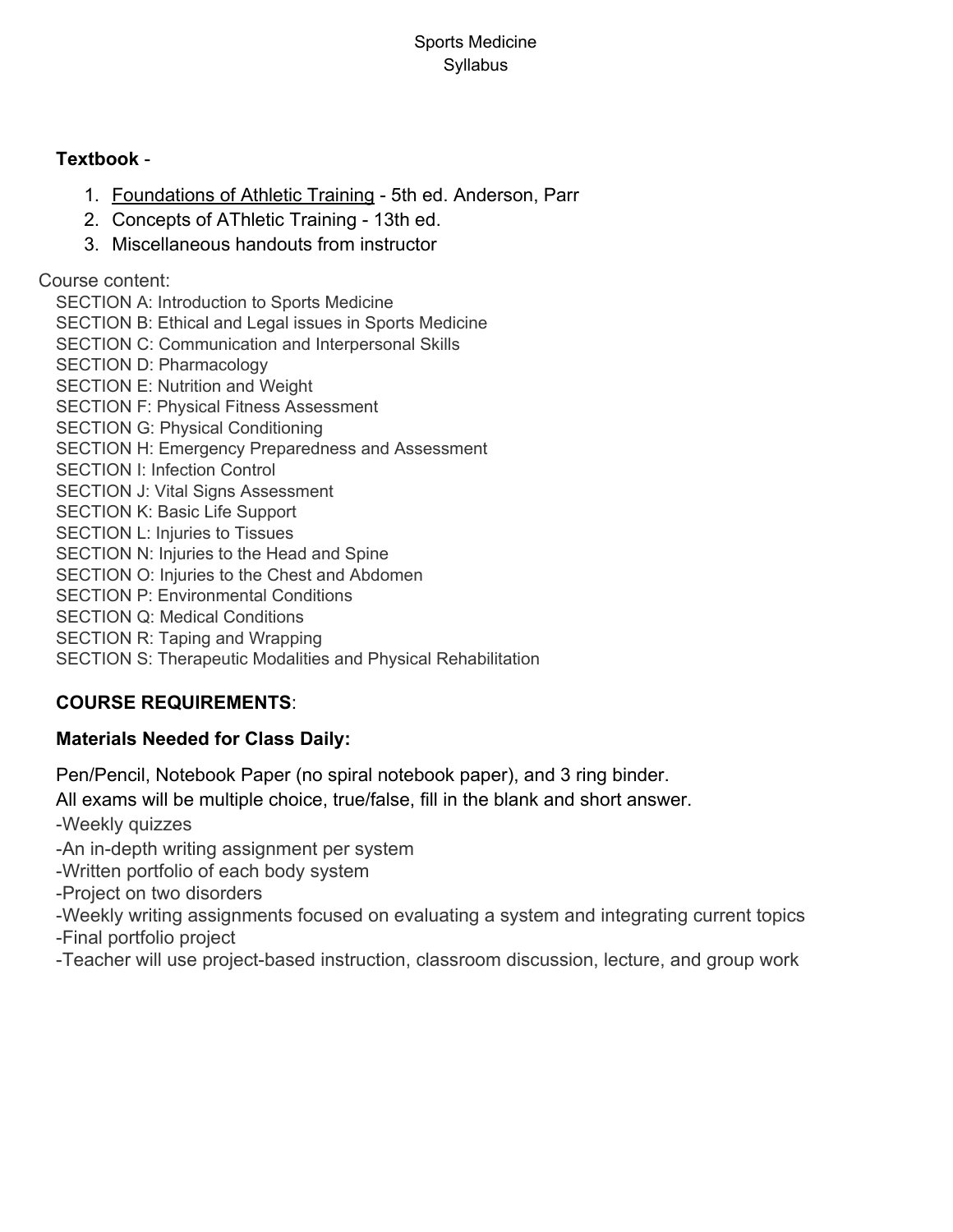# **Grading:**

30% Formative "minor" grades (homework, readings, quizzes, in-class assignments, group work, folder check, etc.)

70% Summative "major" grades (chapter tests, abstract project, notebook grades, etc.) Final Examination: The final exam will be comprehensive and is calculated as 1/7 of the final grade for the semester.

# **Academic Integrity**:

-The MSA code of academic integrity is designed to ensure that the principle of academic honesty is upheld. Any of the following acts, when committed by a student, constitutes academic dishonesty:

-CHEATING: intentionally using or attempting to use unauthorized materials, information, or study aids in an academic exercise.

-FABRICATION: intentional and unauthorized falsification or invention of any information or citation in an academic exercise.

-FACILITATING ACADEMIC DISHONESTY: intentionally or knowingly helping or attempting to help another to violate any provision of this code.

-PLAGIARISM: intentionally or knowingly representing the words or ideas of another as one's own in any academic exercise.

The Honor Pledge is a statement Medical Science Academy students should be asked to write by hand and sign on examinations, papers, or other academic assignments. The Pledge reads: I pledge on my honor that I have not given or received any unauthorized assistance on this assignment/examination.

# *Distance Learning Etiquette*

- *● Google Classroom and the JBL Navigate platform will be used as our online classroom. You are expected to check both at least once each school day for newly posted information/assignments.*
- *● Zoom will be the primary method of delivery for online instruction.*
- *● Show up to class on time.*
- *● Make sure you sign into Zoom with your VHS school email address, so we can see your first and last name on your screen.*
- *● Be dressed appropriately according to school dress code policy.*
- *● Your webcam should remain on with your face visible during the entirety of the class period unless otherwise stated by the instructor.*
- *● Remain muted unless called upon to speak.*
- *● Please have paper and pen/pencil available during class.*
- *● Do not be working on other things while in class.*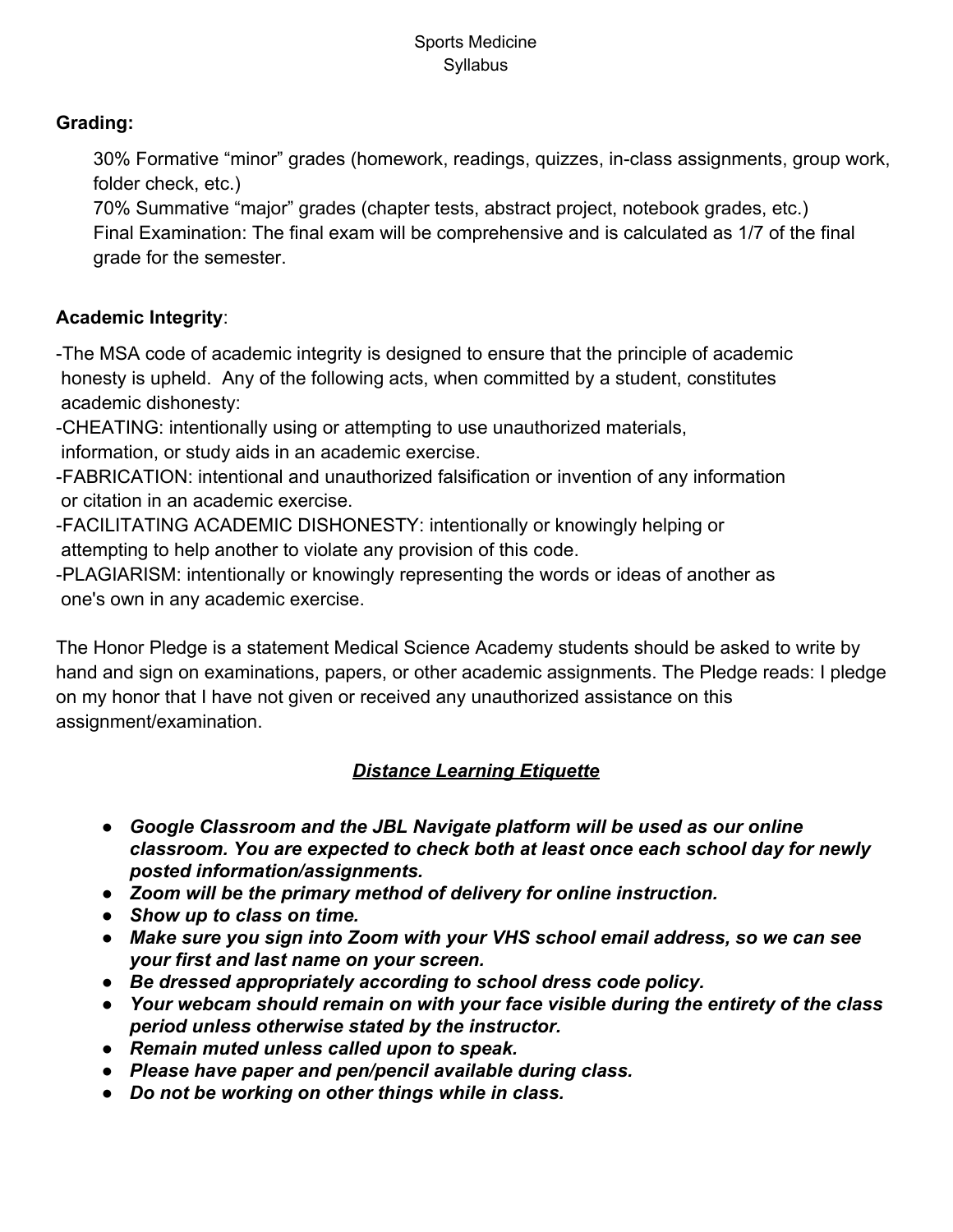- *● The use of Reactions and Responses should only be used when requested to do so.*
- *● The chat room should only be used for topics related to the class.*
- *● Be aware of your surroundings. Remember everyone can see what is behind you.*
- *● If you choose to use a virtual background, it must be appropriate and not distracting to others.*
- *● Please stay in one spot during class, moving around can be distracting to others.*
- *● To the best of your ability, please be in an environment that is free from distractions.*
- *● Do not be laying down during class.*
- *● Do not record any video instruction without teacher permission. (Education Code 51512)*

# *Failure to follow the above guidelines can result in disciplinary action. Including the removal from the Zoom session and being marked absent for class.*

*Description of Assignment, Exams, and Grading Policy:* The final grade will be based upon completion of chapters, chapter tests, and final exam. Letter grades will be assigned on the following scale: A =90-100%, B =80-89%, C =70-79%, D =60-69%, F =59% or lower.

### **Any grade below 60% will receive a failing grade.**

The grade will be based on the total points of all assignments, papers, employability/leadership skills quizzes, and tests.

**Late work/Make up Work:** students are allowed to turn in late assignments for half credit. It is your responsibility to get your makeup work from the teacher. The teacher should be notified IN ADVANCE of any school activity absence.

Discipline plan and class rules

- Be in your seat and ready to work when the bell rings.
- ¨ Bring needed materials.
- ¨ Respect and be polite to all people.
- ¨ Respect all property.
- ¨ No eating or drinking in class. **(NO GUM CHEWING)**
- ¨ All school rules and policies are enforced.
- ¨ No cell phones
- ¨ No musical devices

Consequences – If the rules are broken, the following steps will be taken.

1<sup>st</sup> offense – verbal warning 2<sup>nd</sup> offense – detention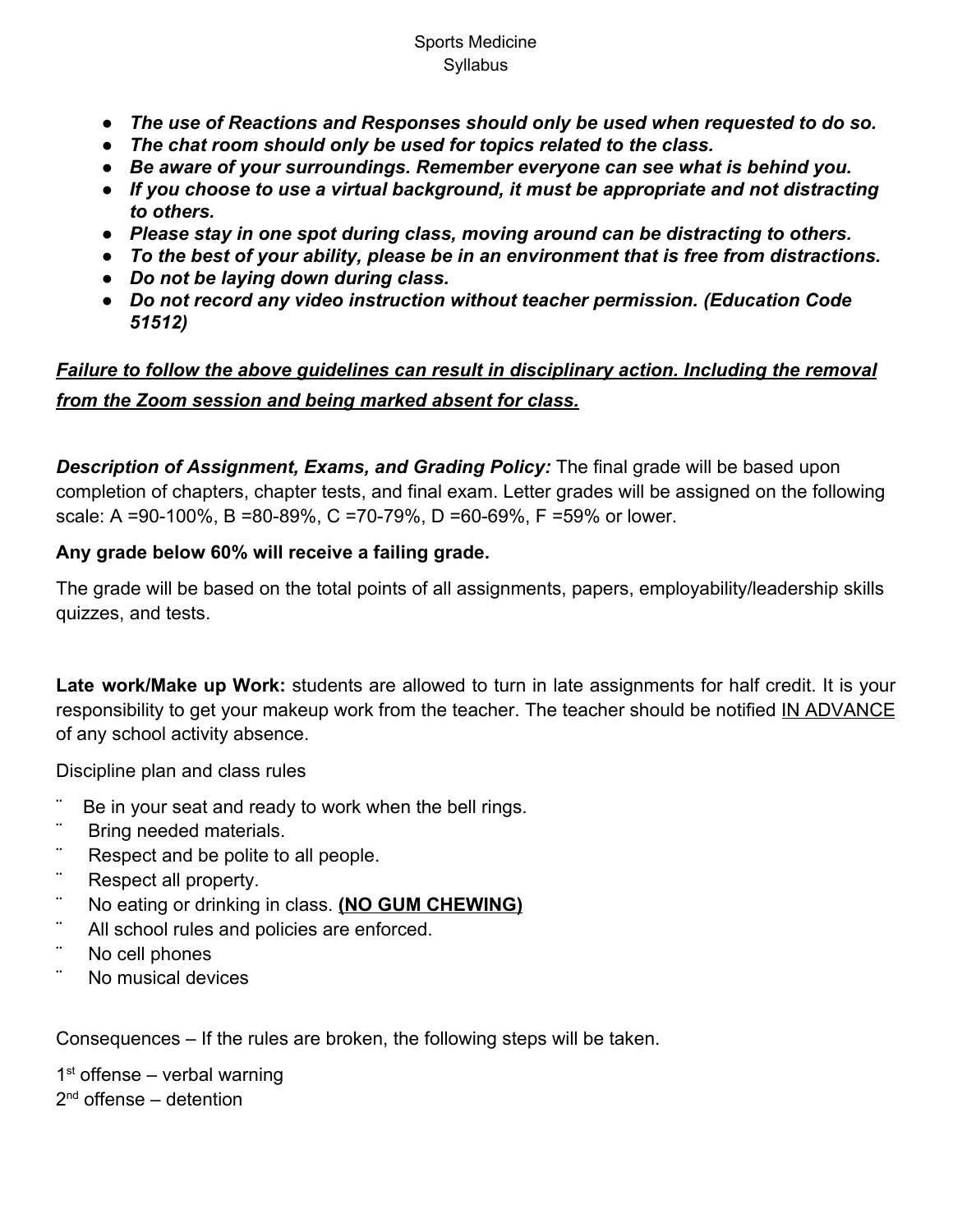3<sup>rd</sup> offense – detention and call to parent 4<sup>th</sup> offense – parent and assistant principal 5<sup>th</sup> offense – referral to the Opportunity Room

## **Attendance**

Your attendance is important and is directly related to your success in this class. You need to be in class every day unless you have an excused absence.

Feel free to call me at any time if you have any questions or concerns. I can be reached at 294-1188 ext. 707 and E-Mail: **Jmonteleone@hartdistrict.org**

I am looking forward to an exciting and successful year!

Monte,

Valencia High School Director of Sports Medicine Valencia High School Room 707